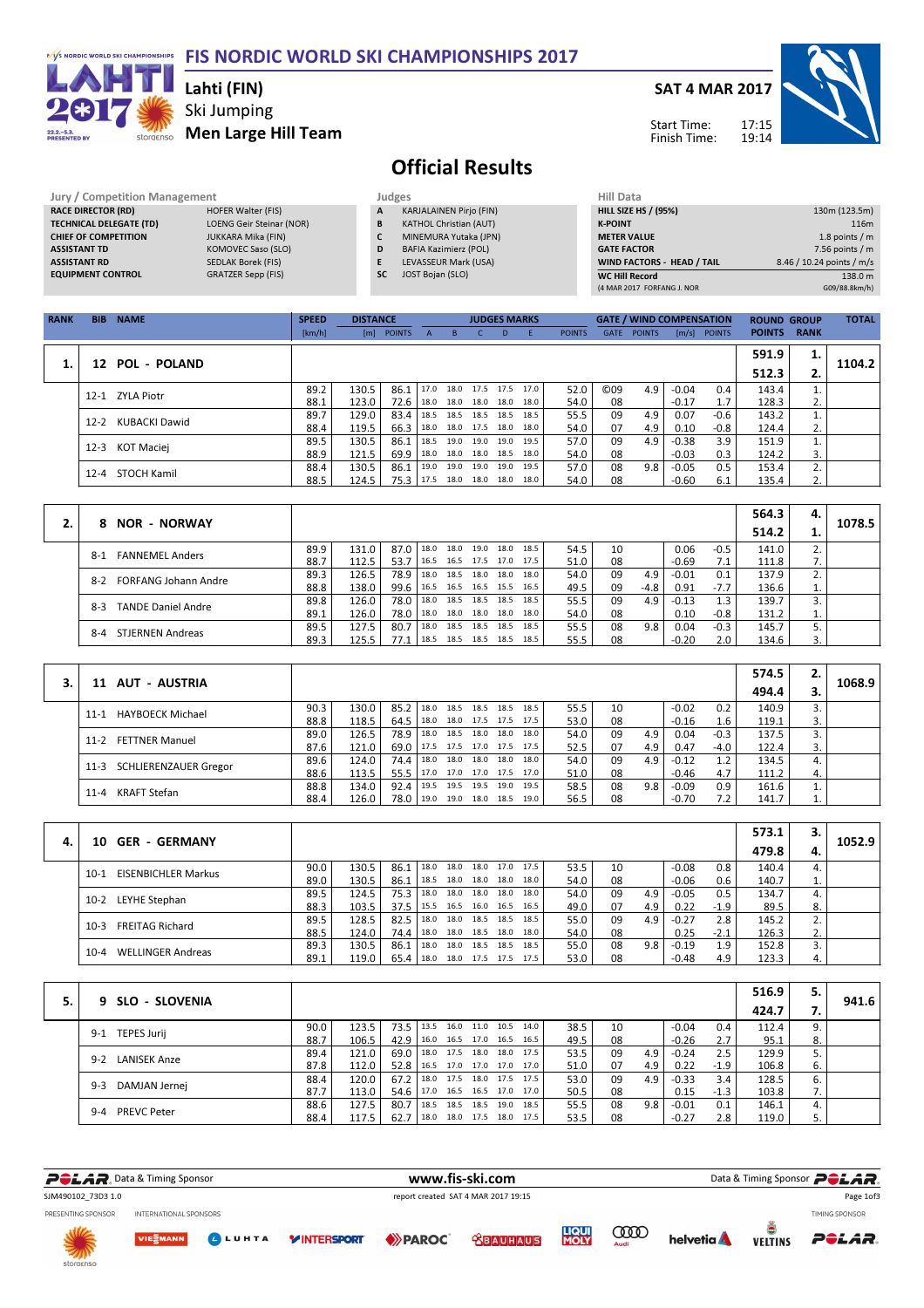FIS NORDIC WORLD SKI CHAMPIONSHIPS 2017



## Ski Jumping Lahti (FIN)

Men Large Hill Team

SAT 4 MAR 2017

Start Time: Finish Time:



## Official Results

| <b>RANK</b> | <b>NAME</b><br><b>BIB</b>     | <b>SPEED</b> | <b>DISTANCE</b> |                                 |   |                          | <b>JUDGES MARKS</b> |    |               |             | <b>GATE / WIND COMPENSATION</b> |         |                | <b>ROUND GROUP</b> |             | <b>TOTAL</b> |
|-------------|-------------------------------|--------------|-----------------|---------------------------------|---|--------------------------|---------------------|----|---------------|-------------|---------------------------------|---------|----------------|--------------------|-------------|--------------|
|             |                               | [km/h]       |                 | [m] POINTS                      | A | B.                       |                     | D. | <b>POINTS</b> | <b>GATE</b> | <b>POINTS</b>                   |         | $[m/s]$ POINTS | <b>POINTS</b>      | <b>RANK</b> |              |
|             |                               |              |                 |                                 |   |                          |                     |    |               |             |                                 |         |                |                    |             |              |
|             |                               |              |                 |                                 |   |                          |                     |    |               |             |                                 |         |                | 485.6              | 8.          |              |
| 6.          | 4 FIN - FINLAND               |              |                 |                                 |   |                          |                     |    |               |             |                                 |         |                | 440.9              | 5.          | 926.5        |
|             | MAEAETTAE Jarkko<br>$4 - 1$   | 89.7         | 120.5           | 68.1 17.5 18.0 18.0 17.5 18.0   |   |                          |                     |    | 53.5          | 10          |                                 | 0.05    | $-0.4$         | 121.2              | 6.          |              |
|             |                               | 88.4         | 117.0           | 61.8                            |   | 17.0 17.5 17.0 17.0 17.5 |                     |    | 51.5          | 08          |                                 | $-0.08$ | 0.8            | 114.1              | 4.          |              |
|             | <b>LARINTO Ville</b><br>$4-2$ | 89.3         | 114.0           | 56.4   16.5 17.5 17.5 17.0 17.0 |   |                          |                     |    | 51.5          | 09          | 4.9                             | $-0.03$ | 0.3            | 113.1              | 8.          |              |
|             |                               | 88.8         | 117.0           | 61.8                            |   | 17.0 17.0 17.5 17.0 17.5 |                     |    | 51.5          | 09          | -4.8                            | $-0.11$ | 1.1            | 109.6              | 5.          |              |
|             | <b>AALTO Antti</b><br>$4 - 3$ | 89.5         | 122.0           | 70.8   17.5 17.5 18.0 17.5 17.5 |   |                          |                     |    | 52.5          | 09          | 4.9                             | $-0.17$ | 1.7            | 129.9              |             |              |
|             |                               | 88.9         | 114.5           | 57.3                            |   | 17.0 17.0 17.5 17.0 17.0 |                     |    | 51.0          | 08          |                                 | $-0.15$ | 1.5            | 109.8              | 5.          |              |
|             |                               | 89.1         | 116.0           | 60.0                            |   | 17.0 17.5 17.0 17.0 17.5 |                     |    | 51.5          | 08          | 9.8                             | $-0.01$ | 0.1            | 121.4              | 10.         |              |
|             | <b>AHONEN Janne</b><br>4-4    | 89.0         | 112.0           | 52.8   17.0 17.0 17.0 17.0 17.0 |   |                          |                     |    | 51.0          | 08          |                                 | $-0.35$ | 3.6            | 107.4              | 8.          |              |
|             |                               |              |                 |                                 |   |                          |                     |    |               |             |                                 |         |                |                    |             |              |

|    |                               |      |       |      |           |                          |                |      |    |      |         |        | 487.6 | 7.   |       |
|----|-------------------------------|------|-------|------|-----------|--------------------------|----------------|------|----|------|---------|--------|-------|------|-------|
| 7. | 6 JPN - JAPAN                 |      |       |      |           |                          |                |      |    |      |         |        | 435.1 | - 6. | 922.7 |
|    | <b>TAKEUCHI Taku</b><br>$6-1$ | 89.6 | 120.0 | 67.2 | 18.0 17.5 |                          | 18.0 17.5 17.5 | 53.0 | 10 |      | 0.10    | $-0.8$ | 119.4 |      |       |
|    |                               | 88.3 | 115.5 | 59.1 |           | 17.5 17.5 17.5 17.0 17.5 |                | 52.5 | 08 |      | $-0.03$ | 0.3    | 111.9 | ь.   |       |
|    | KOBAYASHI Ryoyu               | 88.9 | 114.5 | 57.3 | 17.0 16.5 |                          | 16.5 17.0 17.0 | 50.5 | 09 | 4.9  | $-0.12$ | 1.2    | 113.9 |      |       |
|    | 6-2                           | 88.7 | 119.0 | 65.4 |           | 17.5 18.0 17.5 17.5 17.5 |                | 52.5 | 09 | -4.8 | 0.04    | $-0.3$ | 112.8 |      |       |
|    | KASAI Noriaki                 | 89.0 | 119.0 | 65.4 | 18.0 18.0 |                          | 18.0 17.5 17.5 | 53.5 | 09 | 4.9  | $-0.10$ | 1.0    | 124.8 |      |       |
|    | 6-3                           | 88.5 | 105.0 | 40.2 |           | 16.0 16.5 17.0 16.5 16.5 |                | 49.5 | 08 |      | $-0.31$ | 3.2    | 92.9  | 8.   |       |
|    | 6-4 ITO Daiki                 | 88.7 | 119.0 | 65.4 |           | 17.5 18.0 17.5           | 18.0 17.5      | 53.0 | 08 | 9.8  | $-0.13$ | 1.3    | 129.5 |      |       |
|    |                               | 88.7 | 114.0 | 56.4 |           | 17.5 17.0 17.5 17.0 17.0 |                | 51.5 | 08 |      | $-0.94$ | 9.6    | 117.5 | ь.   |       |

|    |                               |      |       |      |      |           |                |      |                |      |    |      |         |        | 498.7 | 6. |       |
|----|-------------------------------|------|-------|------|------|-----------|----------------|------|----------------|------|----|------|---------|--------|-------|----|-------|
| 7. | 5 CZE - CZECH REPUBLIC        |      |       |      |      |           |                |      |                |      |    |      |         |        | 424.0 | 8. | 922.7 |
|    | POLASEK Viktor<br>$5-1$       | 89.7 | 125.0 | 76.2 | 18.0 | 18.0      | 18.5           | 18.0 | 18.0           | 54.0 | 10 |      | 0.06    | $-0.5$ | 129.7 |    |       |
|    |                               | 88.2 | 117.0 | 61.8 | 17.5 | 17.0      | 16.5           |      | 17.0 17.0      | 51.0 | 08 |      | 0.10    | $-0.8$ | 112.0 |    |       |
|    | <b>VANCURA Tomas</b><br>$5-2$ | 88.7 | 114.5 | 57.3 | 17.0 | 17.5 17.5 |                |      | 17.0 17.5      | 52.0 | 09 | 4.9  | $-0.05$ | 0.5    | 114.7 |    |       |
|    |                               | 88.3 | 109.0 | 47.4 | 16.5 | 16.5      |                |      | 17.0 17.0 17.0 | 50.5 | 09 | -4.8 | 0.08    | $-0.7$ | 92.4  | 7. |       |
|    | JANDA Jakub<br>$5-3$          | 89.2 | 120.0 | 67.2 | 17.5 | 18.0      | 18.0           | 17.5 | 18.0           | 53.5 | 09 | 4.9  | $-0.07$ | 0.7    | 126.3 |    |       |
|    |                               | 88.1 | 115.5 | 59.1 | 17.0 | 17.5 17.5 |                |      | 17.5 17.0      | 52.0 | 08 |      | 0.31    | $-2.6$ | 108.5 | ь. |       |
|    | KOUDELKA Roman<br>$5 - 4$     | 88.7 | 119.5 | 66.3 | 17.0 | 17.5      | 16.5           | 17.5 | 17.0           | 51.5 | 08 | 9.8  | $-0.04$ | 0.4    | 128.0 | 8. |       |
|    |                               | 88.4 | 113.0 | 54.6 | 17.5 | 18.0      | 17.0 17.5 17.5 |      |                | 52.5 | 08 |      | $-0.39$ | 4.0    | 111.1 |    |       |

#### not qualified for 2nd round

| <b>RUS - RUSSIAN FEDERATION</b> |      |       |      |      |      |           |      |                   |      |    |     |         |        | 473.4 |          | 473.4 |
|---------------------------------|------|-------|------|------|------|-----------|------|-------------------|------|----|-----|---------|--------|-------|----------|-------|
| <b>ROMASHOV Alexev</b>          | 89.0 | 118.5 | 64.5 | 17.0 | 17.5 | 17.5 17.0 |      | 17.5              | 52.0 | 10 |     | 0.04    | $-0.3$ | 116.2 | o.       |       |
| <b>KORNILOV Denis</b>           | 89.0 | 113.0 | 54.6 | 16.5 | 16.0 | 16.0      | 16.0 | 16.0              | 48.0 | 09 | 4.9 | $-0.09$ | 0.9    | 108.4 | <u>.</u> |       |
| <b>VASSILIEV Dimitry</b><br>٬-5 | 89.5 | 118.0 | 63.6 | 17.0 | 17.0 | 16.5      | 17.0 | 17.0 <sub>1</sub> | 51.0 | 09 | 4.9 | $-0.15$ |        | 121.0 |          |       |
| <b>KLIMOV Evgeniy</b>           | 88.9 | 118.5 | 64.5 | 17.5 | 17.5 | 17.5      | 17.5 | 17.0              | 52.5 | 08 | 9.8 | -0.10   | ـا . ـ | 127.8 |          |       |
|                                 |      |       |      |      |      |           |      |                   |      |    |     |         |        |       |          |       |

| 10. | <b>SUI</b><br><b>SWITZERLAND</b>  |      |                            |             |      |           |      |      |      |          |    |     |         |         | 453.0 | 10            | 453.0 |
|-----|-----------------------------------|------|----------------------------|-------------|------|-----------|------|------|------|----------|----|-----|---------|---------|-------|---------------|-------|
|     | <b>DESCHWANDEN Gregor</b><br>≺- ! | 89.4 | 114.5                      | 57.3 I      | 16.5 | 16.5      | 16.5 | 16.0 | 17.0 | 49.5     | 10 |     | 0.15    | ر…      | 105.5 | 10.           |       |
|     | <b>SCHULER Andreas</b><br>3-2     | 88.9 | 106.0                      | 42.0 16.0   |      | 16.0      | 17.0 | 16.5 | 16.5 | 49.0     | 09 | 4.9 | $-0.07$ |         | 96.6  | 11<br><b></b> |       |
|     | PEIER Killian<br>$3-3$            | 89.3 | 114.0                      | 56.4        | 17.0 | 17.0 17.5 |      | 17.0 | 17.5 | 515<br>. | 09 | 4.9 | $-0.12$ | <b></b> | 114.0 | 10.           |       |
|     | <b>AMMANN Simon</b><br>$3-4$      | 88.7 | 122 <sub>h</sub><br>ں کے ل | <b>7351</b> | 17.5 |           | 17.0 |      | 17.5 | 52.5     | 08 | 9.8 | $-0.11$ |         | 136.9 | υ.            |       |

| 11. | USA<br>- UNITED STATES           |      |       |      |                |           |                |      |      |      |    |     |         |        | 365.1 | 11<br>∸∸ | 365.1 |
|-----|----------------------------------|------|-------|------|----------------|-----------|----------------|------|------|------|----|-----|---------|--------|-------|----------|-------|
|     | <b>LARSON Casev</b><br>2-1       | 89.6 | 93.0  | 18.6 | 15.5 15.5 15.5 |           |                | 15.0 | 16.0 | 46.5 | 10 |     | 0.03    | $-0.3$ | 64.8  | <b></b>  |       |
|     | <b>RHOADS William</b><br>$2 - 2$ | 89.3 | 107.0 | 43.8 | 16.0           | 16.5 16.5 |                | 16.0 | 16.5 | 49.0 | 09 | 4.9 | $-0.14$ | 4.4    | 99.1  | 10.      |       |
|     | <b>GLASDER Michael</b><br>2-3    | 89.2 | 108.0 | 45.6 | 16.5           |           | 16.5 16.5 16.5 |      | 16.5 | 49.5 | 09 | 4.9 | $-0.10$ | 1.0    | 101.0 | <b></b>  |       |
|     | <b>BICKNER Kevin</b><br>$2 - 4$  | 88.8 | 105.5 | 41.1 | 16.0           | 16.0      | 16.0           | 16.5 | 16.0 | 48.0 | 08 | 9.8 | $-0.13$ | ີ      | 100.2 | 11.      |       |

| <b></b> | - KAZAKHSTAN<br><b>KAZ</b>       |      |      |              |      |      |                |      |      |      |    |     |         |            | 192.3 | 12<br>∸∸   | 192.3 |
|---------|----------------------------------|------|------|--------------|------|------|----------------|------|------|------|----|-----|---------|------------|-------|------------|-------|
|         | <b>NOGIN Roman</b>               | 89.3 | 75.0 | $-13.8$ 15.0 |      |      | 14.5 14.0 14.5 |      | 15.0 | 44.0 | 10 |     | 0.10    | -0.8       | 29.4  | <b></b>    |       |
|         | <b>KOROLEV Alexev</b><br>1-2     | 88.7 | 83.5 | к.           | 15.0 | 15.5 | 15.0 15.5      |      | 15.5 | 46.0 | 09 | 4.9 | $-0.08$ | 0.8        | 53.2  | <b></b>    |       |
|         | <b>KARPENKO Nikolav</b><br>l - 3 | 89.0 | 81.0 | -3.0         | 14.0 | 14.5 | 14.5           | 14.0 | 13.5 | 42.5 | 09 | 4.9 | $-0.10$ | <b>L.V</b> | 45.4  | <b></b>    |       |
|         | <b>KRATOV Ilva</b><br>-4         | 88.1 | 87.5 | 8.7          | 15.0 | 15.0 | 15.0           | 15.0 | 15.0 | 45.0 | 08 | 9.8 | $-0.08$ | 0.8        | 64.3  | <b>IL.</b> |       |

| $PGLAR$ , Data & Timing Sponsor | www.fis-ski.com                     |
|---------------------------------|-------------------------------------|
| SJM490102 73D3 1.0              | report created SAT 4 MAR 2017 19:15 |

**VIESMANN** 

 $0.5$ 

**YINTERSPORT** 

**EXPARCC** 

WWW.fis-ski.com Data & Timing Sponsor POLAR.

PRESENTING SPONSOR INTERNATIONAL SPONSORS







**TIMING SPONSOR** 

Page 2of3